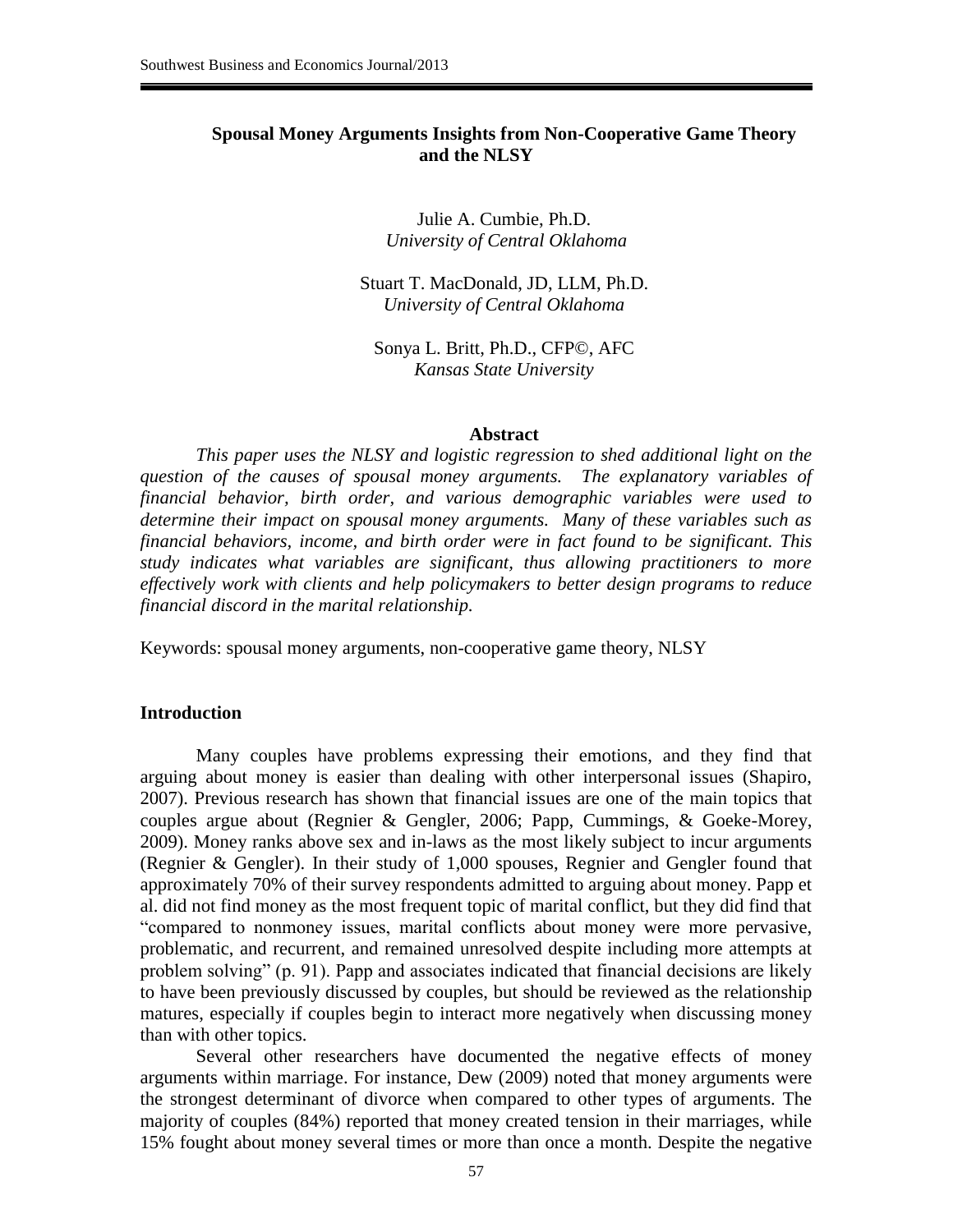effects of money arguments on the likelihood of divorce, money arguments appear to be even more predictive of relationship satisfaction than divorce (Britt & Huston, 2012), possibly indicating high occurrences of unhappy relationships due to spousal arguments about money. Money is also a contentious topic among cohabiting couples. Relationship problems associated with financial issues contribute to the dissolution of cohabiting unions (Dew, 2011).

This study expands the literature base related to a prediction of money arguments by examining the relationships between the frequency of money arguments and one's financial behaviors, human capital, and various demographic variables, including birth order. Although several intra-household bargaining approaches have been used to explore spousal money arguments, the current study focuses on a non-cooperative bargaining approach. From a non-cooperative bargaining perspective (Lundberg & Pollak, 1994), spouses attempt to maximize their individual utilities without regards to the overall household utility. In other words, individuals are assumed to be concerned with the satisfaction that they personally derive from consuming a good or service. As discussed in the sections that follow, there is evidence to suggest that firstborns, those with certain financial behavioral characteristics, and those with higher human capital may have a preference toward maximizing individual utility and may therefore have a higher frequency of money arguments. This study attempts to answer the later part of the previous sentence by exploring if spouses who have a known preference for individual utility do indeed argue more about money.

## **Theoretical Framework and Related Literature**

Economists have long struggled with the issue of how to apply unitary/single utility functions to household expenditures (Browning  $\&$  Chiappori, 1998). The first major contribution in applying the unitary utility function to joint decision making was Samuelson's concept of a household welfare function (Samuelson, 1956). While useful, this utility function still relied on transferable preferences and the weighting of each member's utility. From both a theoretical and empirical perspective, these assumptions can be problematic. The next breakthrough was made by Becker (1991) relying heavily on Gronou's (1973) work on the allocation of time within a family. At its heart, Becker's work borrows from the framework of a production function in which the family is cooperating to manufacture the greatest quantity of market and household goods to provide utility to the household (Becker, 1991). This work, while solving many mathematical issues associated with modeling a family's allocation of resources also relied on almost complete cooperation, low to no transaction costs, and universally positively intercorrelated utility functions among family members (Konrad & Lommourd, 2000). While undeniably mathematically elegant, Becker's solution may rely on assumptions too rigorous to accurately reflect many marital relationships. However, building on the work of Becker and Samuelson, game theorists have developed cooperative and non-cooperative bargaining models that can still stand the rigor of being proved mathematically and yet still more accurately capture the reality of many marriages.

Becker's (1991) analysis of marriage begins by examining the marriage market. Like any other market, if negotiations could occur without significant transaction costs and enforceable agreements could be negotiated, not only would the initial allocation of resources be determined by who marries whom, but also the distribution of resources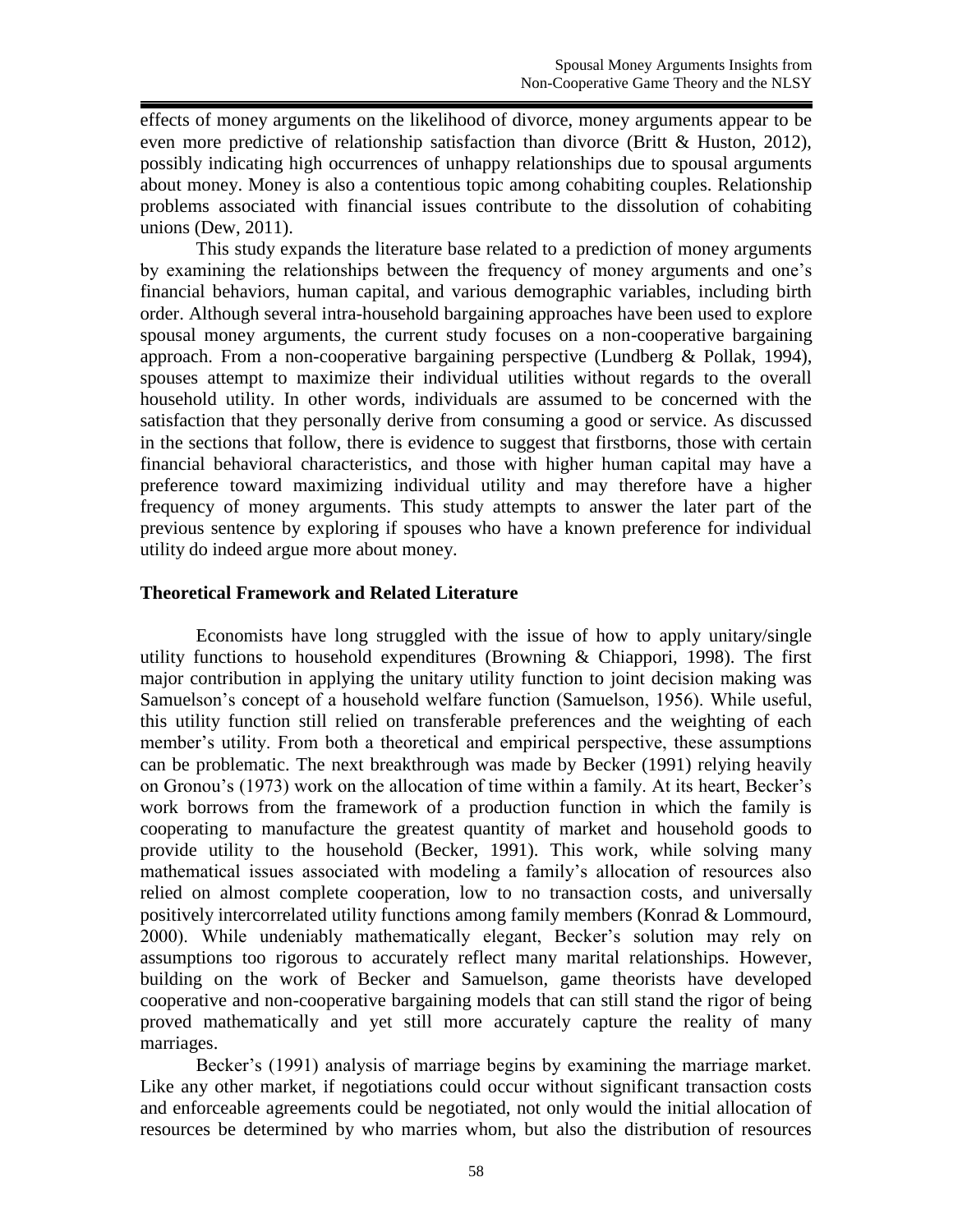throughout the life of the marriage could be efficiently determined at the outset of the marriage (Lundberg & Pollak, 1994).

However, finding a mate is obviously a process with significant transaction costs and search costs, and marriage contracts are notoriously difficult to enforce. When the above conditions cannot be met, non-cooperative game theory can effectively capture the reality of the situation.

Unlike cooperative game theory, non-cooperative game theory makes no assumptions that a husband and wife can enter costless, binding, and enforceable agreements. This approach focuses on self-enforcing agreements in which the solution is the Nash equilibrium (both parties get what resources they want). Such models do not assume or imply that all equilibria are Pareto optimal (i.e., when it is impossible to put one person in a better position by giving them more resources without putting someone else in a worse position) as does cooperative game theory (Lundberg & Pollak, 1994). The assumptions of traditional non-cooperative game theory do open the door to examining negotiations within marriage. Thus, the approach suggested by Lundberg and Pollak that manages to combine elements of cooperative with non-cooperative game theory may more accurately capture marriage. Lundberg and Pollak noted that in many marriage negotiations, both cooperative and non-cooperative, Nash equilibria can be supported. Pareto optimal outcomes can occur even without binding agreements as solutions to repeated games. They noted that because of the repetitive nature of interactions within any marriage there may well be a tendency towards cooperation. This tendency to be able to maintain a cooperative equilibria within a repeated interaction is strongly supported by both empirical and experimental work dealing with iterated prisoners' dilemma games: "if the prisoner's dilemma is repeated as a stage game forever, then it is well known that the cooperative outcome ("don't confess") is an equilibrium despite the inability of the players to make binding agreements" (Lundberg  $\&$ Pollak, p. 134). Browning and Chiappori (1998) also demonstrated empirically that within marriage, cooperative outcomes can be sustained. However, in order for these outcomes to be sustained, each party must have a credible threat or a way to punish the partner that deviates from the cooperative outcome.

This study posits that disagreements about money that turn into arguments about money are an example of the parties disciplining one another for deviating from the cooperative equilibrium distribution of resources within a marriage. Therefore, it would be expected that couples with more positive financial behaviors have more clearly delineated the cooperative equilibria resource distribution and thus recourse to the disciplining mechanism of verbal confrontation will be used less. Guided by the work of Lundberg and Pollak (1994) described above, and using control variables described below, the following model will be tested:

*Frequency of money arguments f (financial behaviors, human capital, birth order, age)*

#### **Financial Behavior Characteristics**

Despite women's advances in the work force, husbands and wives still conduct financial tasks along traditional lines where women manage the daily household finances and men handle the long-term planning (Regnier & Gengler, 2006). Subsequently, it is possible that money arguments will increase in frequency if men and women deviate from their traditional roles.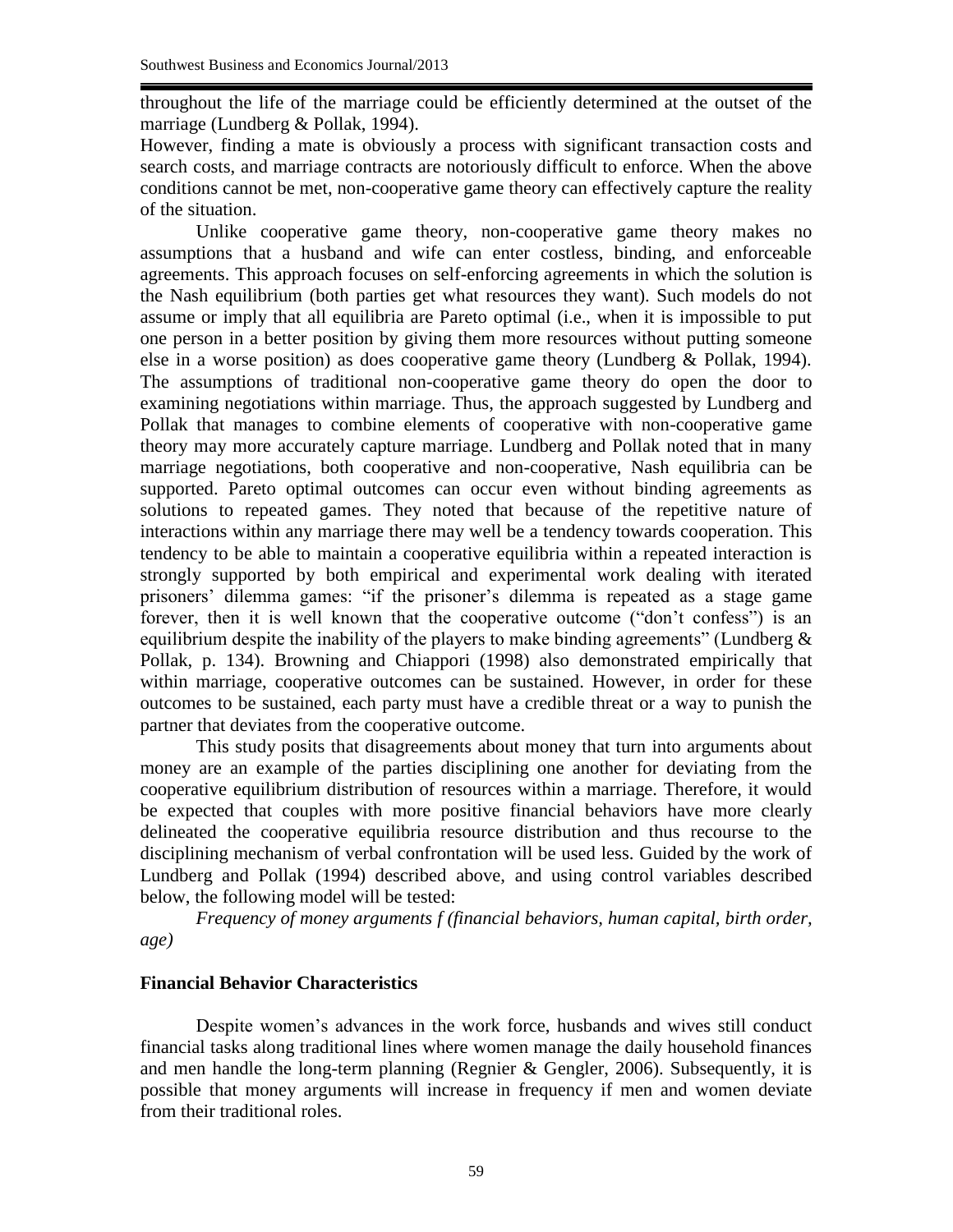Despite women's independent access to money through employment, the decline of men's traditional role of the breadwinner, and the increase in cohabiting couples, inequalities in control over finances still exist (Vogler, Lyonette, & Wiggins, 2008). One source of financial conflict for couples is related to purchasing large expenditures. Women have typically been assigned to make domestic purchases and men to make purchasing decisions of technical items. Deviations from these traditional purchases can lead to conflict (Kirchler, 2011). Other financial behaviors, such as the overexpenditure of money and the blaming and hostility of these behaviors between family members, may also lead to conflict (Papp et al., 2009). Perceptions of spousal financial behaviors are oftentimes more important than actual behaviors. Respondents who perceived their partner's spending behaviors negatively were more likely to report lower satisfaction with their relationship (Britt, Grable, Nelson, & White, 2008).

According to their study of 133 married adults, Lawrence, Thomasson, Wozniak, and Prawitz (1993) found several financial behaviors positively related to the frequency of arguing about money. Delaying tactics, apparel cost-cutting strategies, and do-ityourself techniques were related to more frequent arguments. Among other behaviors, those respondents that put off purchasing needed services or who contacted creditors about late bills were more likely to argue. Several of these practices are similar to the financial behaviors used in the current study in order to conceptualize overall positive or negative financial behaviors. Referring back to the conceptual model, in addition to financial behaviors, human capital is also considered to influence the frequency of money arguments.

## **Human Capital**

Attained human capital is comprised of those attributes in which individuals seek to optimize their utility through the attainment of higher levels of education and income (Becker, 1993). Higher incomes are associated with less frequent money arguments (Britt & Huston, 2012; Goodman, 1986). Well-educated individuals generally possess more effective communication skills which help reduce relationship stress (Amato & Previti, 2003), whereas lower levels of education and income may represent economic pressure and be used to predict marital conflicts (Dew & Yorgason, 2010). In contrast, in a sample of retirement age couples, Lawrence et al. (1993) found that disagreements about money exist regardless of income or education. Konrad and Lommerud (2000) suggested that spouses have an incentive to overinvest in their education, which may increase their income, and improve their bargaining power within their relationship. Spouses with greater bargaining power may be able to allocate additional resources to maximize individual utility. Consequently, it is reasonable to assume that working age couples with higher income and higher levels of education (i.e., those with higher attained human capital) may choose to allocate resources for individual purposes to further their utility in the threat point (i.e., money arguments).

In regards to endowed human capital, I.Q. has been shown to be an accurate proxy for endowed human capital, and a strong relationship between I.Q. and financial decision making exists (Finke, 2009). People with higher levels of endowed human capital are expected to maximize their individual utility functions and engage more frequently in money arguments. Based on non-cooperative game theory (Lundberg  $\&$ Pollack, 1994), people with higher endowed human capital maintain more bargaining power and ability to influence the threat point. Consequently, according to a noncooperative theoretical framework, individuals with higher endowed human capital argue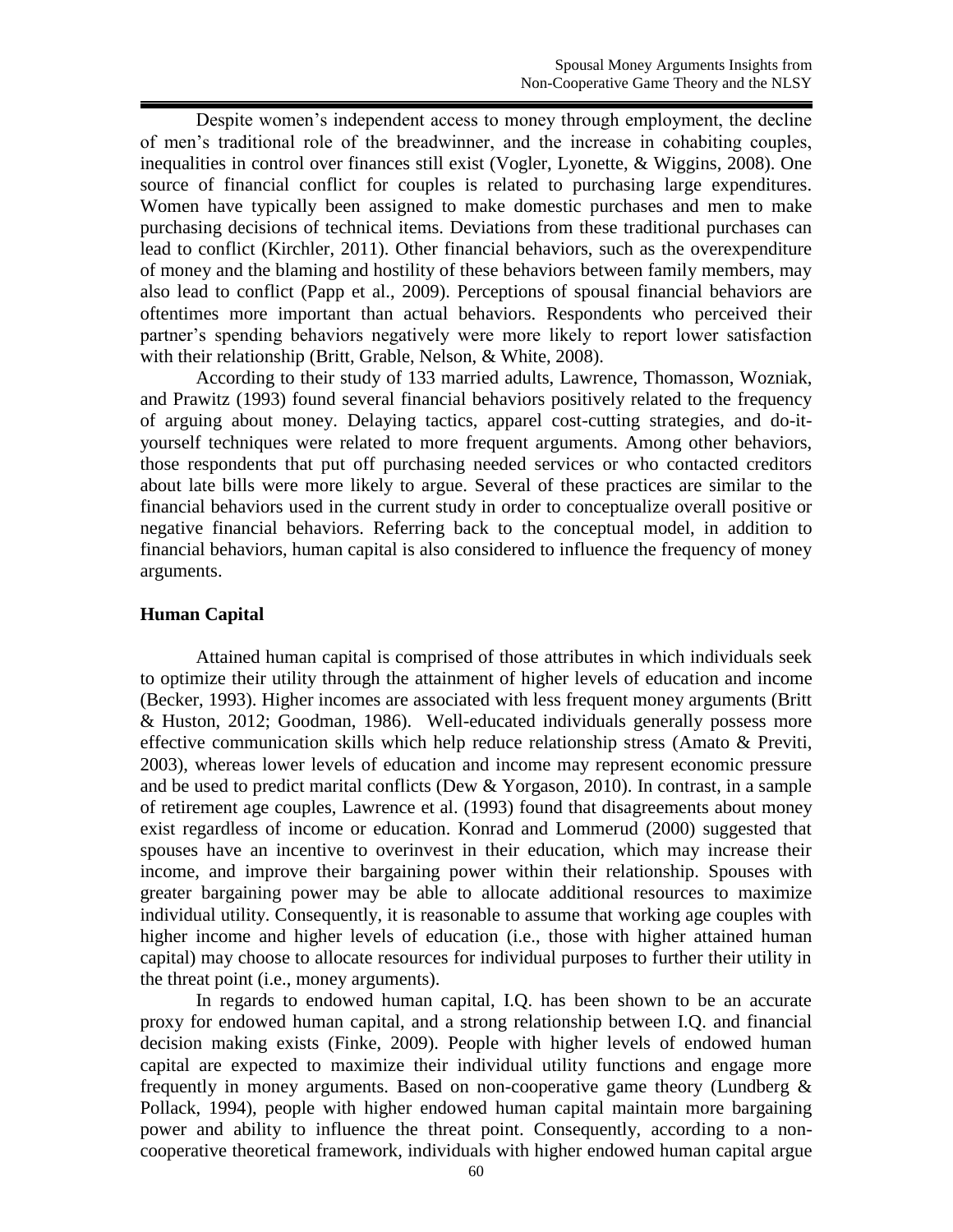more about money with their spouse in an attempt to allocate more resources to individual utility.

#### **Birth Order and Age**

Finally, birth order and age are thought to influence money arguments. A number of birth order studies have been conducted in economic, social, and psychological research with various results. Economic studies have found strong evidence that birth order has effects on income, educational attainment, and I.Q. Firstborns or earlier born children have higher educational attainment, higher earnings, and higher I.Q.'s than laterborn children (Black, Deveraux, & Salvanes, 2005; 2011). Black et al. (2005) observed a steady decline in children's education by birth order; a higher birth order had a significant and large negative effect on educational attainment. Furthermore, results showed that both laterborn women and men have lower full-time earnings.

Sulloway (1996) developed the "niche model of personality development" which suggests that firstborn children have the first choice of niche and strive to impress their parents in traditional ways by assuming responsibility and other achievements. His model proposed five factors of personality dimensions: Surgency, Agreeableness, Conscientiousness, Emotional Stability, and Openness. Sulloway found that firstborn status was positively correlated with Surgency and Conscientiousness and negatively correlated with Agreeableness, Emotional Stability, and Openness while controlling for sex, age, number of siblings, and socioeconomic status. Michalski and Shackelford (2002) replicated Sulloway's study with contradicting results, with the exception of Agreeableness (i.e., firstborn children are less agreeable) which was also found to have a negative relationship with firstborn status. Adler (1931) proposed the dethronement theory in which firstborns are afraid of being dethroned by their younger siblings and will fight to maintain their authoritative position in the family. The firstborns may want to control their siblings through the use of effective argument (Rodgers, 2003). In fact, Rodgers hypothesized that firstborns and only children would report more argumentativeness than laterborns. Results indicated that firstborns reported significantly greater argumentativeness than did the youngest children. These results suggest that firstborn children will report more spousal money arguments than laterborn children.

Age has been determined to be an important indicator of money arguments (Goodman, 1986; Lawrence et al., 1993). In his study of 2,555 randomly sampled adults who have the role of the families' chief financial decision makers, Goodman found that as age increased, respondents argued more about nonmonetary issues than financial ones. Utilizing a smaller sample of 133 older married adults, Lawrence et al. (1993) determined that the frequency of arguing about money decreased significantly as age increased.

Based on the research literature and proposed theoretical framework, the following hypotheses will be tested:

H1: Spouses with more negative financial behaviors argue more frequently about money.

H2: Spouses with higher attained and endowed human capital argue more frequently about money.

 $H_3$ . Firstborns argue more frequently about money.

H4: Younger spouses argue more frequently about money.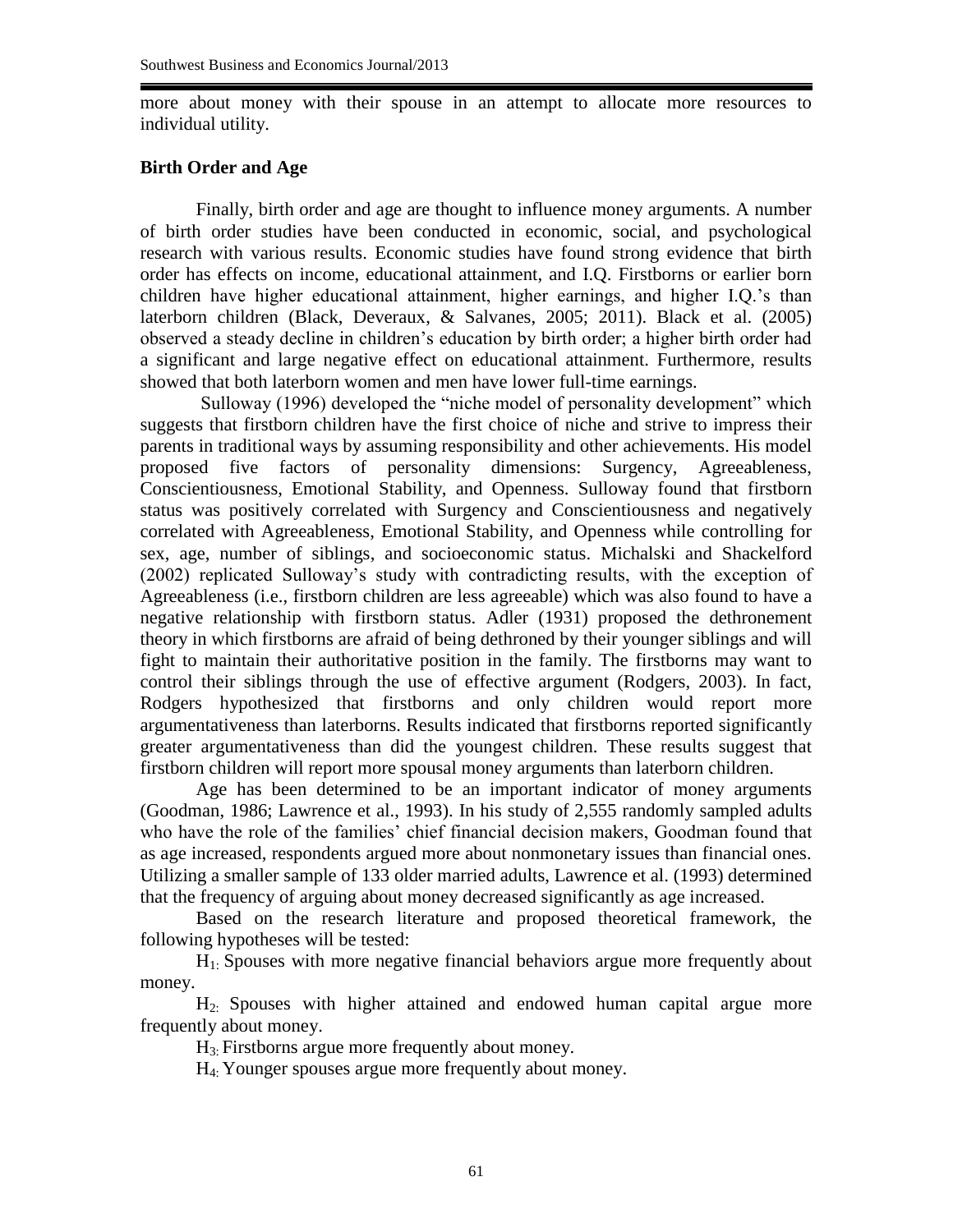### **Methods**

Respondent data was retrieved from the National Longitudinal Survey of Child/Young Adult (1986-2008) administration which profiles the development of all children born to the National Longitudinal Survey of Youth 1979 (NLSY79) cohort female respondents. This child survey, conducted biennially, includes comprehensive respondent data, coupled with longitudinal information on the family background, education, employment histories, and economic well-being of their NLSY79 mothers. This data set provides variables to measure money arguments, financial behaviors, human capital, and various demographic characteristics, making it an appropriate data set for this study.

## **Dependent Variable**

This study hypothesized that the actual causes and frequencies of arguments about money are, in fact, an unobservable latent variable indicating many facets and issues in the underlying relationship. When dealing with a latent variable, a researcher must use data that is observable to draw conclusions about the underlying latent variable. As Long (1997) argued in his seminal work on limited and dichotomous dependent variables, logit is often appropriate when a researcher suspects they are dealing with a latent variable. Long argued that if logistic regression is appropriate for a particular research question, that is evidence that one is dealing with a latent variable.

In specifying this model, this study recognized the observed limited dependent variable, frequency of money arguments. This variable was reported on a Likert scale ranging from 1 (often argues about money) to 4 (never argues about money). However, from an econometric standpoint, this is arguably not a ratio level of measurement. One respondent's definition of frequent might meet another respondent's definition of sometimes. Ratio data relies on equal variance between the units for all respondents. In this study, this issue is dealt with by recoding the dependent variable as a 0, 1 dichotomous variable. Respondents reporting to often (1) or sometimes (2) argue about money were recoded as 1, while those respondents reporting to hardly ever (3) or never (4) argue about money were recoded as 0.

## **Independent Variables**

## **Financial Behaviors**

Financial behaviors were measured by a summation of a three-item scale based on the following questions: (a) How often do you/does your household put off buying something you need, such as food, clothing, medical care, or housing because you don't have money?; (b) During the past 12 months, how much difficulty did you/did your household have paying bills?; and (c) Thinking about the end of each month over the past 12 months, how much money did you/did your household have left over? The first two questions allowed for five responses and the last question allowed for four responses, resulting in a possible range of scores of 3 to 14. The responses were coded so that a higher score represented more negative financial behaviors. Similar to Perry and Morris' (2005) inquiry, the current study uses a self-reported measurement of financial behavior outcomes these outcomes will be referred to simply as financial behaviors.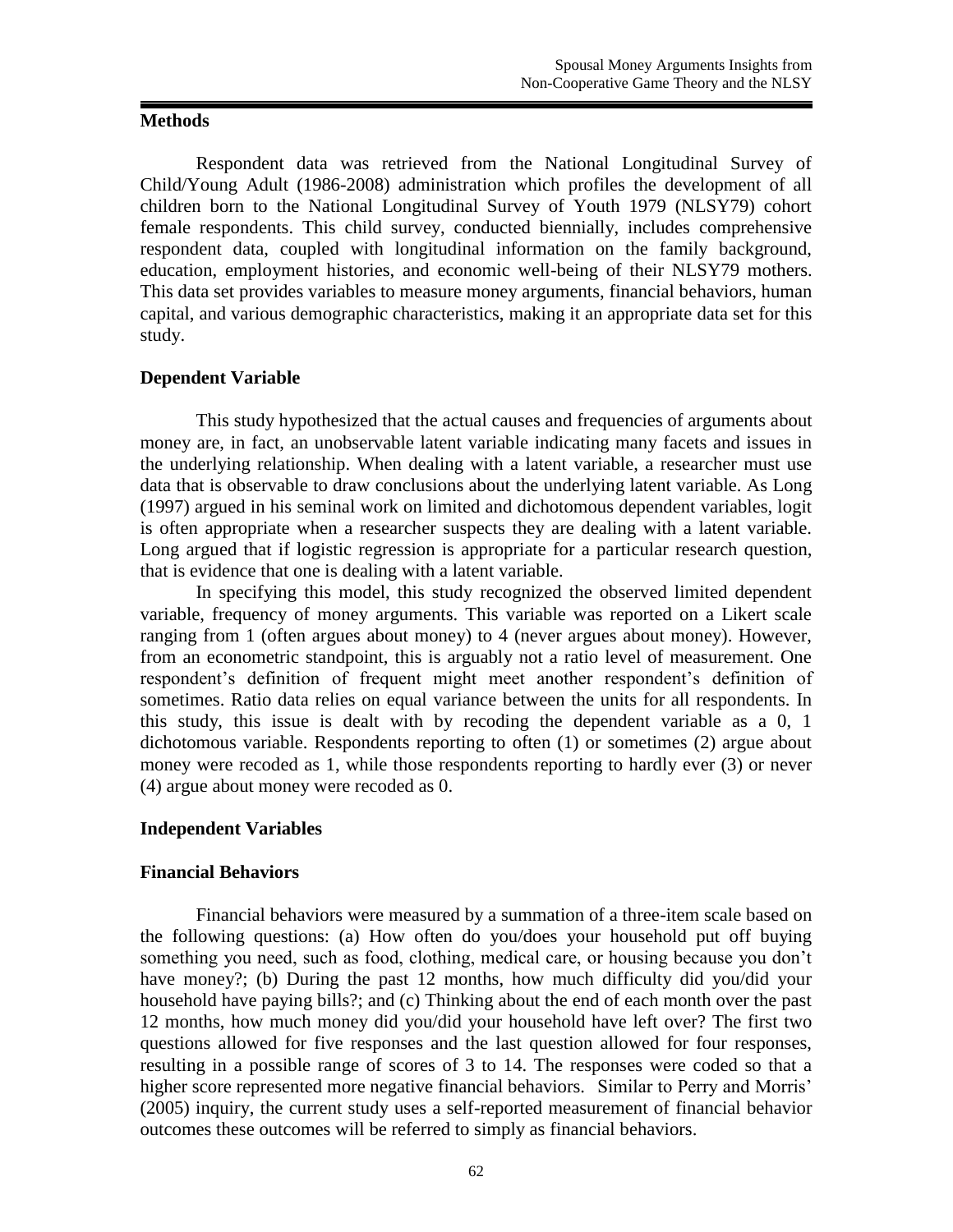#### **Human Capital**

Intelligence Quotient (I.Q.) was used to measure each respondent's endowed human capital. I.Q. was measured continuously from the results of the 1986 administration of the Peabody Picture Vocabulary Test, Revised (PPVT-R). According to the NLSY79 Child and Young Adult Data User's Guide (2009), the PPVT-R is one of the "best-established indicators of verbal intelligence and scholastic aptitude across childhood" (p. 114). Due to evidence of skewness, I.Q. was transformed to a logarithm.

Respondents' education and income were used as proxies to measure the respondents' attained human capital. Both variables were measured on a continuous variable basis using data from the 2008 administration of the NLSY Child/Young Adult (1986-2008) survey. For ease of interpretation, income was divided by 1,000.

#### **Demographics**

Age was measured continuously. Applying the logic of previous researchers that firstborns argue more than laterborns (Michalski & Shackelford, 2002; Rodgers, 2003; Sulloway, 1996) and following the same analysis (Michalski & Shackelford; Sulloway), birth order was coded by combining the NLSY 1986-2008 cohort categories of secondborn or higher to create two categories with firstborn coded as 1 and laterborn coded as 0.

As explained above, the dependent variable was unobservable; thus ordinary least squares regression would be inappropriate. It is assumed that the error terms are logistic and thus a logit model is appropriate. The model is specified as follows, where:

 $\beta_{\Sigma\,\text{finbeh}}$  = Sum of financial behaviors,  $\beta_{10} = I.Q.,$  $\beta_{ed}$  = Education,  $\beta_{inc}$  = Income,  $\beta_{age}$  = Age, and  $\beta_{bthord}$  = Birth order. Thus,

*The Frequency of Money Arguments*  $= \beta + \beta_{\Sigma \text{finbeh}} + \beta_{IQ} + \beta_{ed} + \beta_{inc} + \beta_{age} + \beta_{bthord} + \varepsilon_i$ 

The frequency of money arguments was measured as a function of one's summation of financial behaviors, I.Q., education, income, age, and birth order. According to the correlation matrix, no multicollinearity issues were found.

#### **Results**

#### **Descriptive Statistics**

Results from the descriptive statistics analysis (Table 2.1) showed an approximate 44% - 56% split between those respondents who often or sometimes argue about money and those who hardly ever or never argue about money. With a range from 3 to 14, the mean score for financial behaviors was 6.68. The mean I.Q. for respondents was 3.99 (range  $= 1.6 - 4.95$ ). Average level of education was approximately 13 years (range  $= 7 - 1$ 20 years), and the mean income for respondents was  $$28,362$  (range = \$0 - \$125,000). The sample consisted of approximately 52% males and 48% females with an average age of 27 years (range = 18 - 35). Fifty-two percent of respondents were firstborns and 48% were laterborns.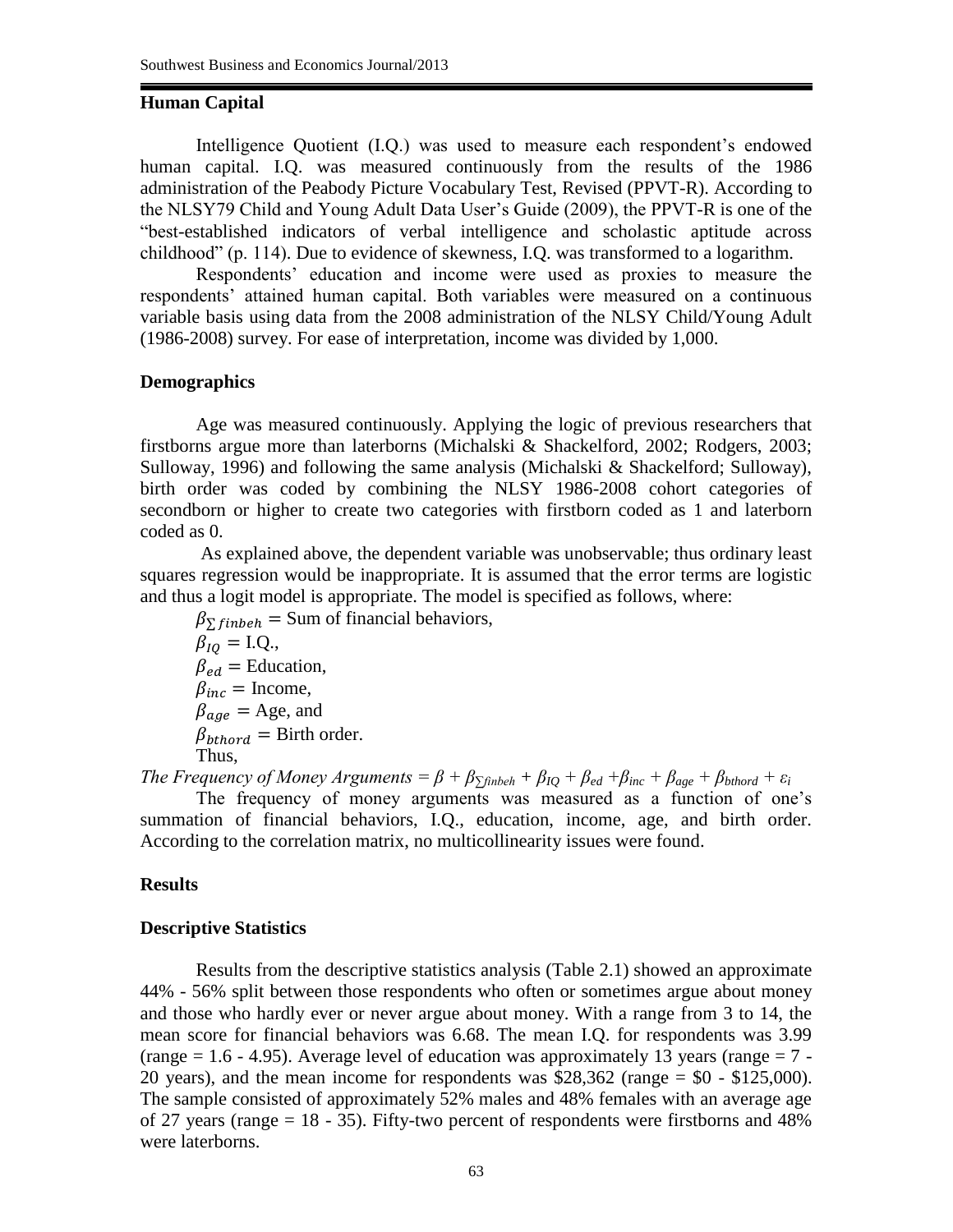| Variable                                   |          | $\%$              |
|--------------------------------------------|----------|-------------------|
| <b>Money Arguments</b>                     |          |                   |
| $1 =$ Often/Sometimes                      | 377      | 44.30%            |
| $0 =$ Hardly ever/Never                    | 474      | 55.70%            |
| <b>Sum of Negative Financial Behaviors</b> |          |                   |
| Mean (Range)                               | 6.68     | $(3 - 14)$        |
| I.Q.                                       |          |                   |
| Mean (Range)                               | 3.99     | $(1.61 - 4.95)$   |
| <b>Education</b>                           |          |                   |
| Mean (Range)                               | 12.92    | $(7 - 20)$        |
| <b>Income</b>                              |          |                   |
| Mean (Range)                               | \$28,362 | $($0 - $125,000)$ |
| Age                                        |          |                   |
| Mean (Range)                               | 27.29    | $(18 - 35)$       |
| <b>Birth Order</b>                         |          |                   |
| $1 =$ Firstborn                            |          | 52.17             |
| $0 =$ Laterborn                            |          | 47.83%            |
| <b>Sex</b>                                 |          |                   |
| $1 = Male$                                 |          | 51.82%            |
| $0 =$ Female                               |          | 48.18%            |
|                                            |          |                   |

## *Table 2.1: Descriptive Statistics of the Sample Essay 1*

*N =851*

# **Regression**

In order to predict the likelihood of couples often or sometimes arguing about money or hardly ever or never arguing about money, a logistic regression was developed (Table 2.2). The Log Likelihood Ratio (80.94) was statistically significant for the model at the  $p < .001$  level.

Results from the regression model showed that one's financial behaviors, income, and birth order were statistically significant predictors of their frequency of money arguments. Respondent's financial behaviors were the largest contributor to the model with a standardized beta estimate of 0.34. Respondents with more negative financial behaviors were 28% more likely to argue with their spouse about money ( $p < .001$ ). Birth order was the second largest contributor to the model ( $\beta$  = -0.17). According to the regression, laterborns were more likely to argue about money (O. R. =  $0.54$ , p < .001). Finally, when respondents' income ( $\beta = 0.14$ ) increased by \$1,000, couples were 1% more likely to argue about money ( $p < 0.01$ ). One's I.Q., education, age, and sex were not found to be statistically significant in predicting the frequency of money arguments.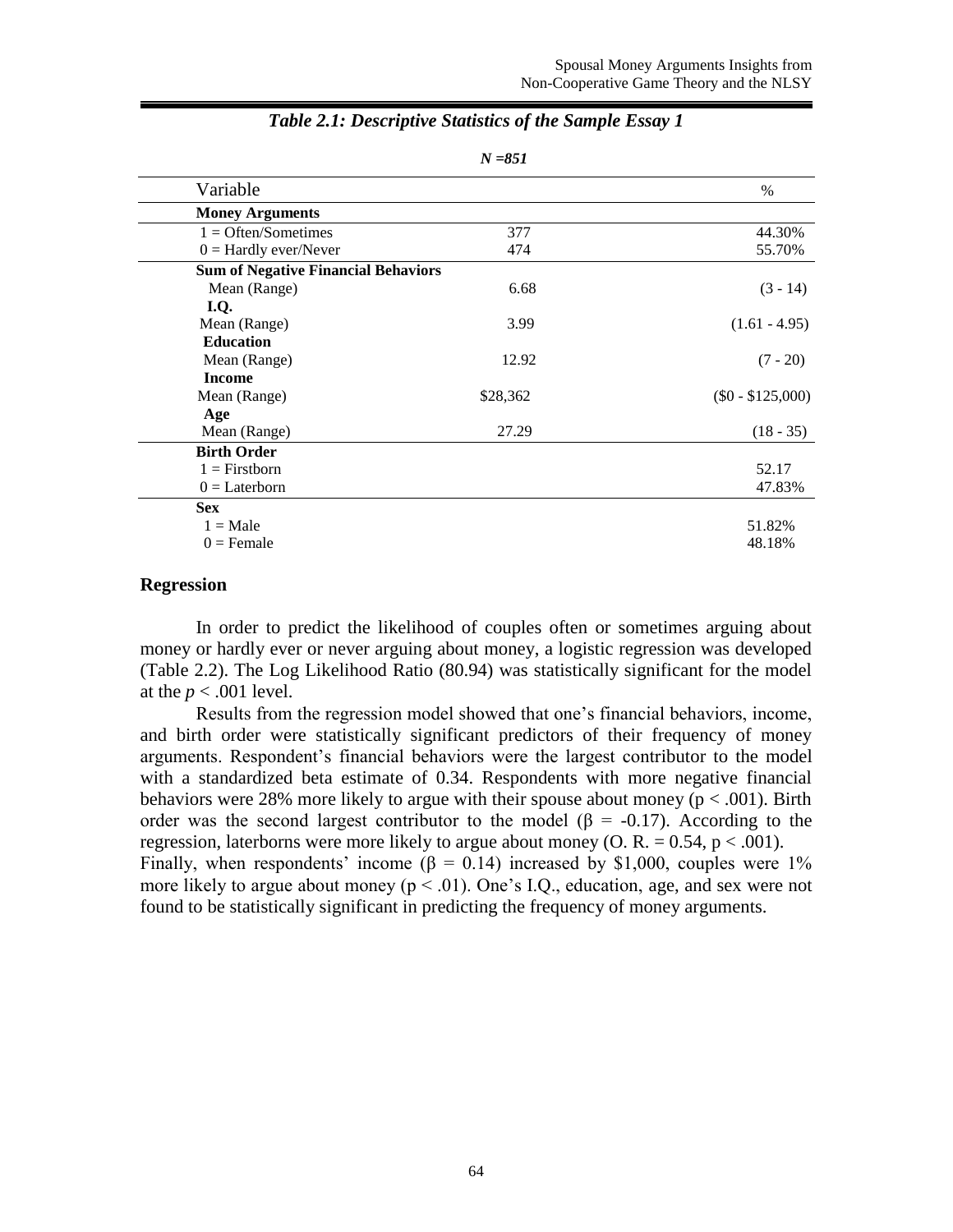|                                     | $N = 851$   |                   |                                      |
|-------------------------------------|-------------|-------------------|--------------------------------------|
| <b>Variable</b>                     | Coefficient | <b>Odds Ratio</b> | <b>Standardized</b><br>beta estimate |
|                                     | þ           | 0.R.              |                                      |
| Intercept                           | $-2.57**$   |                   |                                      |
|                                     |             |                   |                                      |
| Sum of negative financial behaviors | $0.24***$   | 1.28              | 0.34                                 |
| Log I.Q.                            | $-0.21$     | 0.81              | $-0.07$                              |
| Education                           | $-0.01$     | 1.00              | $-0.01$                              |
| Income by $1,000$                   | $0.01**$    | 1.01              | 0.14                                 |
| Age                                 | 0.06        | 1.06              | 0.10                                 |
| Male                                | $-0.07$     | 0.94              | $-0.02$                              |
| Firstborn                           | $-0.63***$  | 0.54              | $-0.17$                              |
| *p <.05, **p < .01, ***p < .001     |             |                   |                                      |

## *Table 1.2: Logistic Regressions – Money Arguments Essay 1*

#### **Discussion**

The current study was conceptualized to test the hypotheses that the frequency of spousal money arguments is influenced by financial behaviors, human capital, birth order, and age. Past research literature indicates that several of these variables may predict the frequency of money arguments (e. g., Lawrence et al., 1993; Goodman, 1986).

Hypothesis One was confirmed: Spouses with more negative financial behaviors were more likely to argue about money. Lawrence et al. (1993) used similar financial behaviors related to putting off buying certain items and services and difficulty paying bills. Confirming Lawrence et al.'s findings, the current study also found a significant association between negative financial behaviors and the frequency of money arguments. Arguably, this finding is not surprising. If spouses are engaged in financially responsible behaviors, it would be expected they are acting as a household maximizing unit, which leads to less disagreements.

According to Hypothesis Two, the higher one's attained and endowed human capital, the more frequently one argues about money. This hypothesis was partially confirmed as the only component of human capital found to predict the frequency of money arguments was income. For working respondents, the higher their income, the more likely couples were found to argue about money. This may be interpreted to mean that when there are higher levels of income, more and larger financial decisions may ensue which result in additional negotiations and/or disagreements about money. As this occurs, spouses may employ unitary utility maximizing behavior which creates a noncooperative marital situation and uses money arguments as the threat point. This situation may be in comparison to having just enough money to meet the household's basic needs which creates a cooperative household in which decisions have to be household maximizing.

Similar to Lawrence et al. (1993), education as a form of attained human capital was not found to influence the frequency of money arguments. In addition, endowed human capital as measured by I.Q. was not statistically significant to the model.

Based on the past research literature, the current study hypothesized that firstborns were more likely to argue about money (e.g., Adler, 1931; Michalski & Shackelford, 2002; Rodgers, 2003; Sulloway, 1996). In this study, birth order was found to be statistically significant; Hypothesis Three was rejected.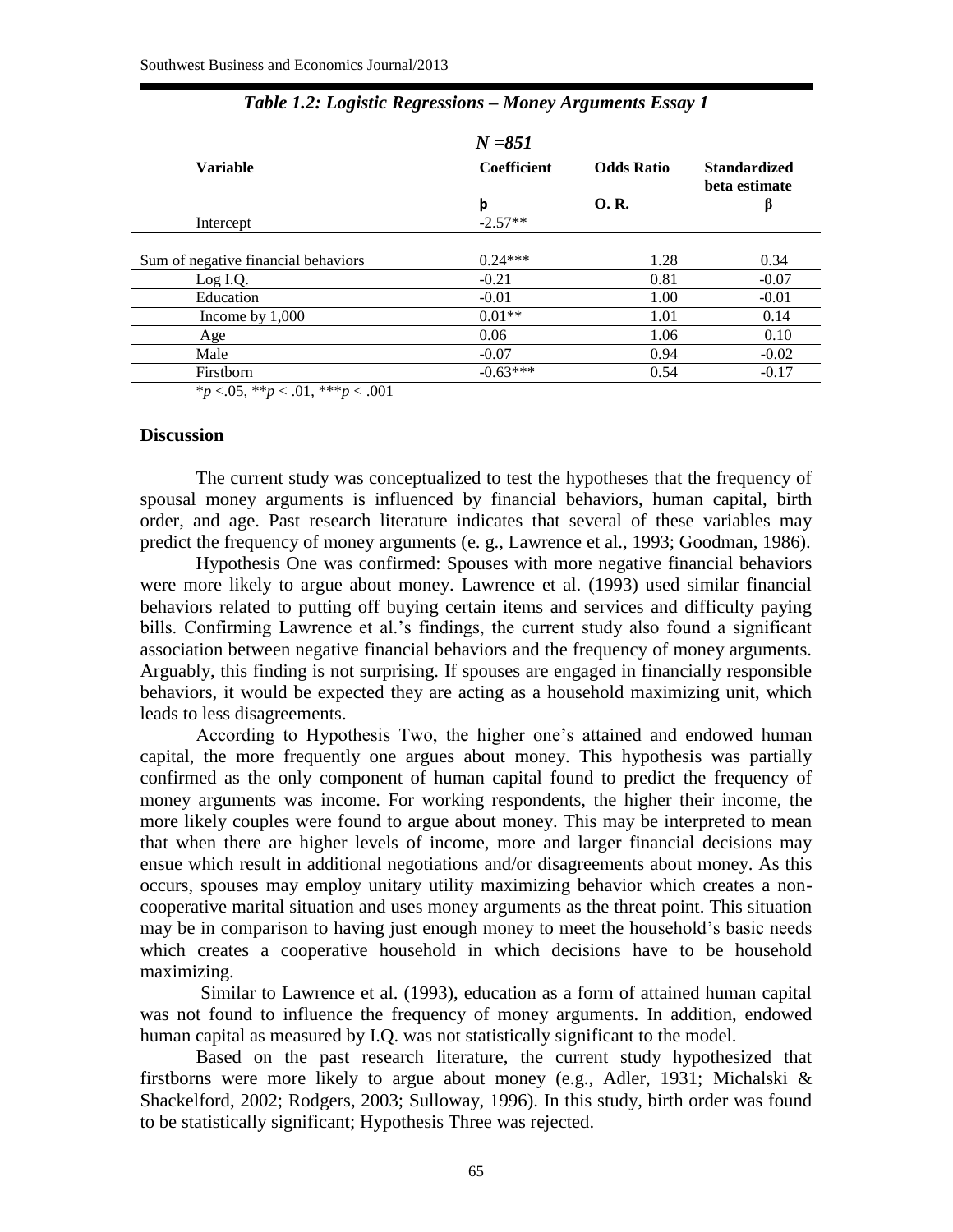The opposite was determined: Laterborns were shown to engage in more frequent money arguments than firstborns. This counterintuitive finding, which runs contrary to prior research, is noteworthy. Two possible explanations present themselves. First, Sulloway (1996) relied on older data gathered when the average family size was larger and being an only child was relatively rare. In fact, Sulloway used data from Ernst and Angst's (1983) study which was a meta-analysis of previous birth order studies. These studies would presently be about 32 to 66 years old (Harris, 2002). Although Rodgers (2003) and Michalski and Shackelford (2002) found similar results as Sulloway related to argumentativeness and birth order, their sample sizes were relatively small (207 and 438, respectively). This study relied on more modern data (1986 to 2008) gathered when family size is generally smaller. The possibility exists that at the aggregate level, the change in average family size is changing the significance of birth order. As was noted above, being a firstborn child is also highly correlated with other characteristics that are correlated with more positive financial behaviors. These other characteristics may be overwhelming the impact of birth order. For example, though not significant in this study, this study showed that higher I.Q.'s are associated with fewer arguments over money. As higher I.Q. is also associated with higher birth order (Black et al., 2005; 2011), perhaps the impact of higher I.Q. is cancelling out the increased propensity of firstborns to argue. Whatever the case, this finding warrants further investigation in future studies.

Although age has been found to have a positive association with the frequency of money arguments (Goodman, 1986; Lawrence et al., 1993), this variable was not significant in predicting money arguments in the current study. One possible explanation for this finding is that in this particular study the ages of the respondents did not vary greatly. The respondents' ages range from their teens to their 30's. Perhaps a data set that allowed for more variance in age of the respondents would have produced results that were consistent with other studies. An interesting focus of analysis for a future study might be to attempt to determine whether age functions as a linear variable with a decreased probability of arguing for every year of age or whether age produces an intercept where after a certain threshold the tendency to argue over money falls off. For the purpose of this study, Hypothesis Four must also be rejected.

The results of the regression showed that several of the hypothesized variables were predictors of the frequency of money arguments, however, as discussed, not all had the association expected. Overall, the model utilized the theoretical framework indicating that the frequency of money arguments is associated with financial behavior and income.

## **Implications**

Research related to possible causes of spousal money arguments is limited (Britt et al., 2010). The goal of the current study was to further this span of knowledge by examining various potential predictors of the frequency of money arguments. This was accomplished by conceptualizing money arguments as a threat point in marriage according to Lundberg and Pollak's (1994) theory of non-cooperative game theory. Such a theoretical framework may provide a mechanism for other researchers and practitioners to further investigate disagreements about money for couples. A benefit of having additional knowledge of the cause of money disagreements exists for practitioners and educators who address couples' money issues (Dew, 2008). As Papp et al. (2009) noted, raising awareness possibly even before spouses combined their finances, could prevent money related conflicts later in their marriage. In this study, financial behaviors, income,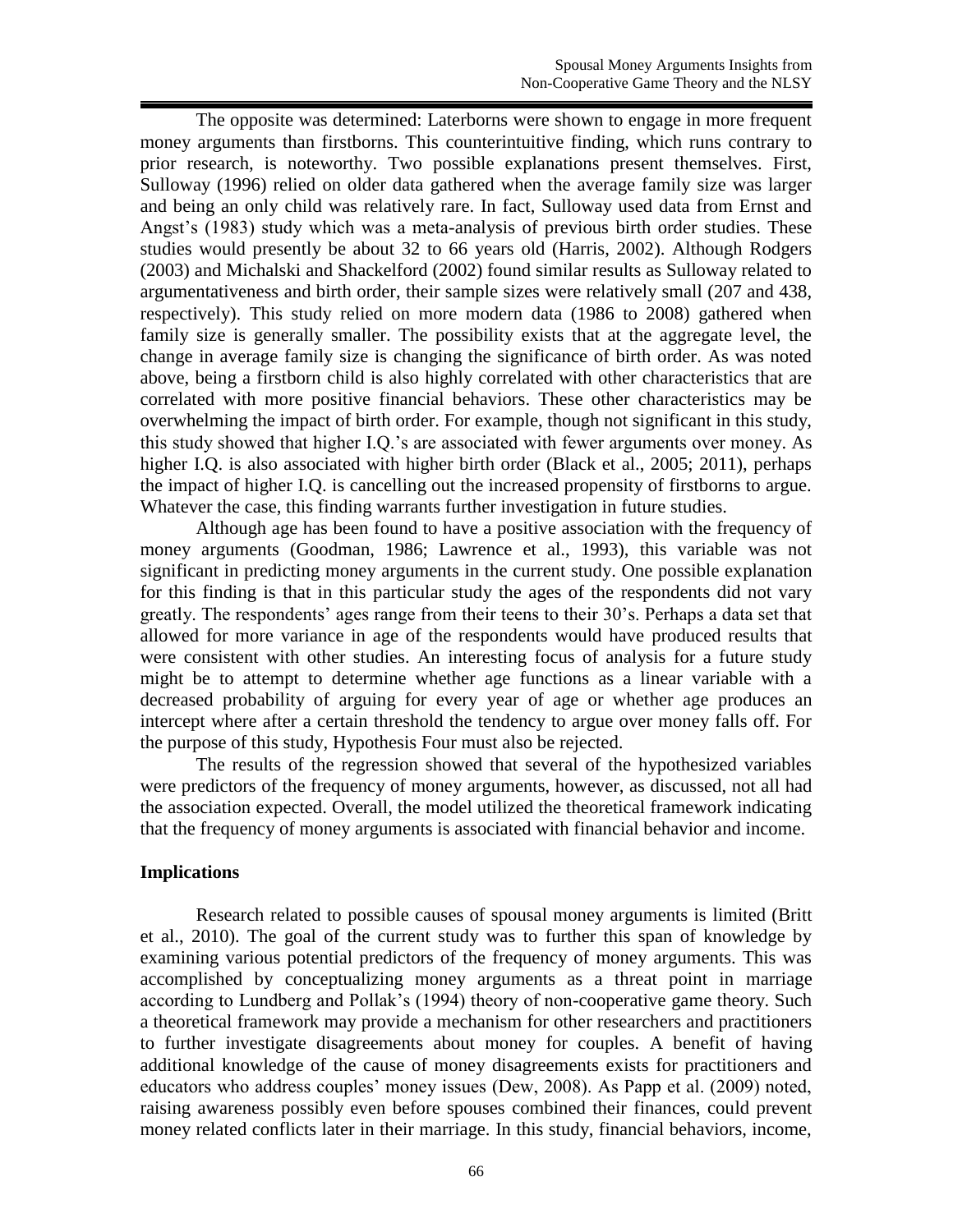and birth order were found to possibly provide insight for the integrated disciplines of financial therapy and financial planning.

Financial behaviors are often linked to emotional meanings about money, such as self-worth, security, and respect (Shapiro, 2007). "Thus, when partners have different meanings for money, the disagreements may be strongly related to dissolution because they tap deep emotional issues" (Dew, 2011, p. 181). Financial counselors and planners may not be equipped to assist clients with these types of issues. Therefore, financial therapy may be beneficial for couples before they make any major financial decisions in order to determine what emotional links may exist related to their financial behaviors, whether negative or positive. Financial therapy can be defined as "the integration of cognitive, emotional, behavioral, relational, and economic aspects that promote financial health" (Financial Therapy Association, 2011, p.1). Exploring each partner's financial behaviors and any underlying causes for these behaviors may aid in establishing a joint utility maximizing marital situation and lead to less contention about money matters. Knowing that specific financial behaviors may be a cause for dissension within a marriage, may help financial therapists to identify those variables that lead to such behaviors. Perhaps, even raising clients' awareness of their own motivations could reduce future negative behaviors.

Interesting and helpful to financial counselors and planners is the finding that higher respondent's income leads to more frequent money arguments. When counseling or establishing a plan for couples, the practitioner should take into consideration not only the economic aspects related to income, but possibly the function that money plays within the household. Is the couple maximizing the household utility or, due to the fact that there is more money available, are they actually seeking to maximize their own utility? In an actual practice, it is quite likely that a financial planner will see instances of both behaviors. Therefore, being aware of clients' possible motivations will increase the planner's ability to effectively assist their clients.

Results also indicate that financial professionals may want to consider the birth order of their clients. Although this is a new concept to the area of financial planning, the study suggests that this information may help professionals in identifying certain individuals and their propensity to create conflict within their relationships.

Overall, collaboration between financial therapists and financial planners is necessary in order to fully benefit many clients. Planners and therapists have different sets of skills and areas of experience and expertise, which when integrated improve the planning process (Maton, Maton, & Martin, 2010). "We position the planner/financial therapist collaboration as a way for clients to learn more about themselves and their money" (Maton et al., p. 65). Due to this requirement for close collaboration between financial planners and financial therapists, studies that shed light on the motivations of clients, and the predictors for these motivations will be useful to both financial planners and therapists.

## **Limitations and Recommendations**

While this data set is valuable in that it allows a researcher to capture some behaviors, it does have limitations. First, other data sets may allow for a more defined measurement of financial behaviors. The current study uses responses to the following three questions in order to assess financial behaviors: (a) How often do you/does your household put off buying something you need, such as food, clothing, medical care, or housing because you don't have money?; (b) During the past 12 months, how much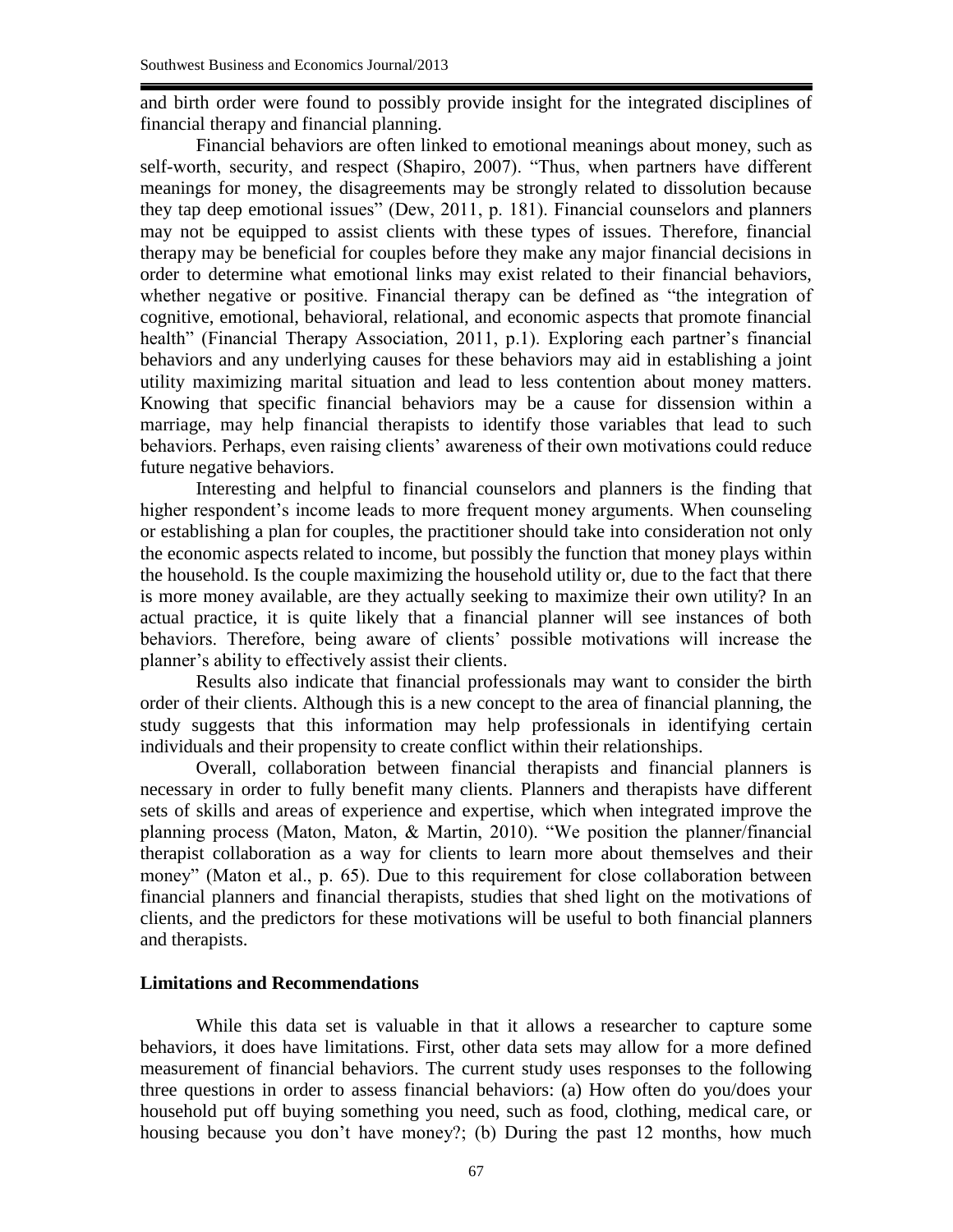difficulty did you/did your household have paying bills?; and (c) Thinking about the end of each month over the past 12 months, how much money did you/did your household have left over? Other variables may give more clear insight into one's actual financial behaviors. In addition, these responses are self-reported, which may cause sample bias.

When assessing birth order, the data does not account for the fact that many respondents may come from blended families, and family size varies. If so, this may impact the birth order effect differently. In addition, the birth order for each individual spouse may have an influence on the results of the study. These considerations provide interesting areas for further research.

These data only measure the frequency of money arguments and do not consider the severity of these arguments. Frequent arguments of limited duration that do not necessarily place serious stress on a marriage are obviously a quite different matter than infrequent arguments that seriously stress a marriage and may leave one party contemplating utilizing a serious threat point. Perhaps other data sets may provide more detailed information related to money arguments. These responses are also self-reported, which may bias the sample.

An additional limitation of this study is that the regression models only included respondents who provided complete data. Those individuals who had missing data were not included in the models and may have reported differently, leading to outcomes not consistent with this study. Finally, the fact that the data for the outcome variable use Likert scales which do not produce true ratio level data has been discussed above. These type of scales inject some imprecision into data when a researcher is using regression analysis.

Although this study has limitations, it definitely provides some other areas for further research. This study indicates that further analysis of birth order data is warranted to determine whether changes in average family size and child rearing practices call into question prior beliefs about birth order based on older data. This study also has another finding that would be of great significance to financial planners and financial therapists: the fact that increased levels of income tend to lead to an increase of arguing over money indicates that as clients move towards their financial goals and command greater resources, professionals must be prepared for their clients' interactions over money to become more contentious. As couples' income increases, introducing them into financial planning may actually be more conducive to marital satisfaction. In addition, mandatory premarital counseling may be a consideration to reduce spousal money arguments. This study provides useful information to practitioners and policymakers and opens up intriguing areas of further research.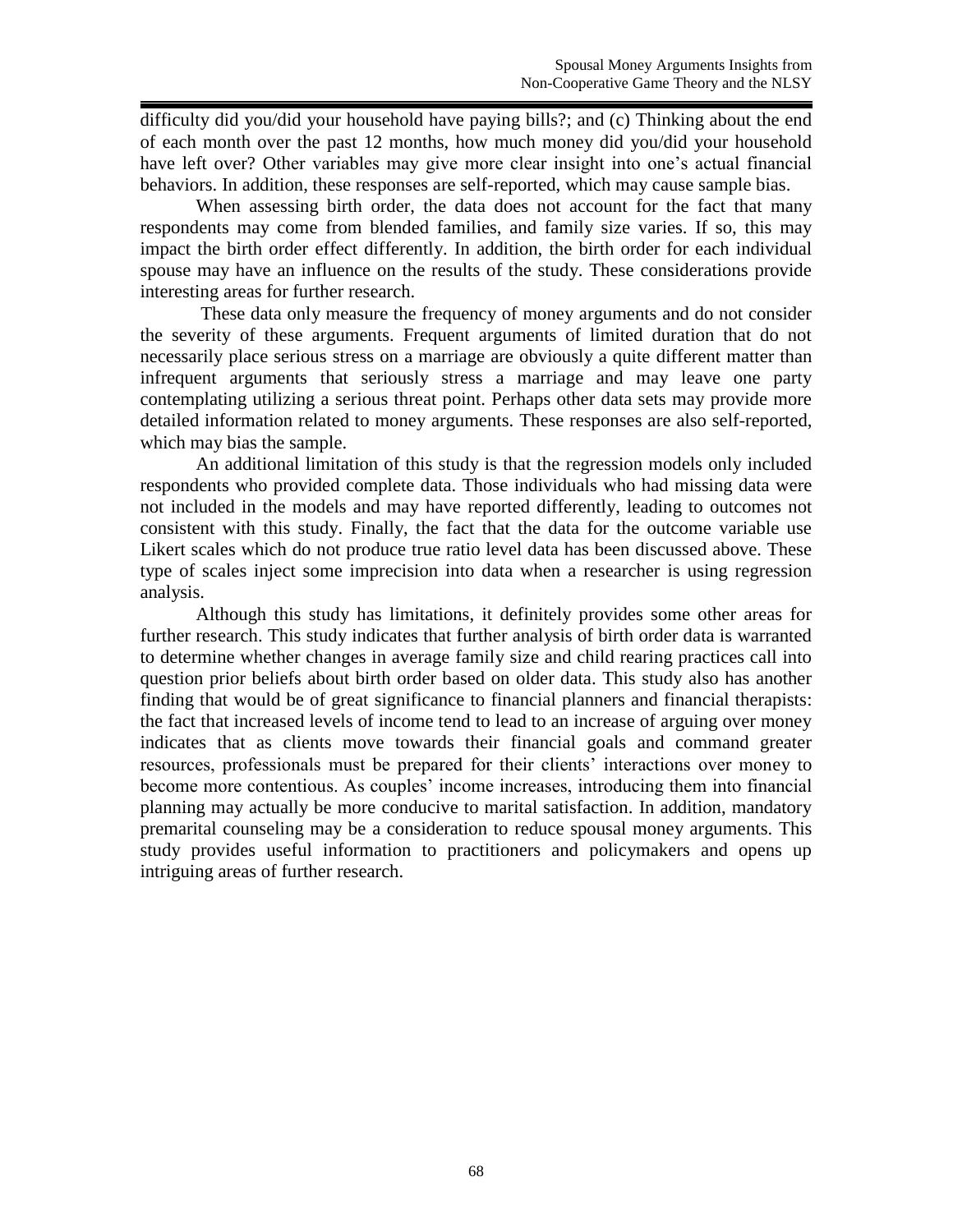#### **References**

- Adler, A. (1931). What life should mean to you. Boston: Little, Brown, and Company.
- Amato, P. R., & Previti, D. (2003). People's reasons for divorcing: Gender, social class, the life course, and adjustment. Journal of Family Issues, 24(5), 602-626.
- Becker, G. S. (1991) A treatise on the family. Cambridge, MA: Harvard University Press.
- Becker, G. S. (1993). Human capital: A theoretical and empirical analysis with special reference to education, 3rd ed. Chicago and London: The University of Chicago Press.
- Black, S. E., Devereux, P. J., & Salvanes, K. G. (2005). The more the merrier? The effect of family size and birth order on children's education. The Quarterly Journal of Economics, 120(2), 669-700.
- Black, S. E., Devereux, P. J., & Salvanes, K. G. (2011). Older and wiser? Birth order and IQ of young men. CESifo Economic Studies, 57(1), 103-120.
- Britt, S., Grable, J. E., Nelson Goff, B. S., & White, M. (2008). The influence of perceived spending behaviors on relationship satisfaction. Financial Counseling and Planning, 19(1), 31-43.
- Britt, S. L., & Huston, S. J. (2012). The role of money arguments in marriage. Journal of Family and Economic Issues. doi: 10.10007/S10834-012-9304-5
- Browning, M., & Chiappori, P. (1998). Efficient intra-household allocations: A general characterization and some tests. Econometrica, 66, 1241-1278.
- Dew, J. (2009). The gendered meanings of assets for divorce. Journal of Family and Economic Issues, 30(1), 20-31.
- Dew, J. (2011). Financial issues and relationship outcomes among cohabiting individuals. Family Relations, 60(2), 178-190.
- Dew, J., & Yorgason, J. (2010). Economic pressure and marital conflict in retirementaged couples. Journal of Family Issues, 31(2). 164-188.
- Ernst, C., & Angst, J. (1983). Birth order: Facts and fiction concerning its influence on personality: A survey of the literature, 1946-1980, followed by a study of a representative young adult population. Berlin and New York: Springer-Verlag.
- Financial Therapy Association. (2011). Retrieved from http://www.financialtherapyassociation.org/
- Goodman, M. (1986). Americans and their money: 1986. Money, 15(11), 159-166.
- Gronau, R. (1973). The intrafamily allocation of time: The value of housewives' time. American Economic Review, 63, 634-651.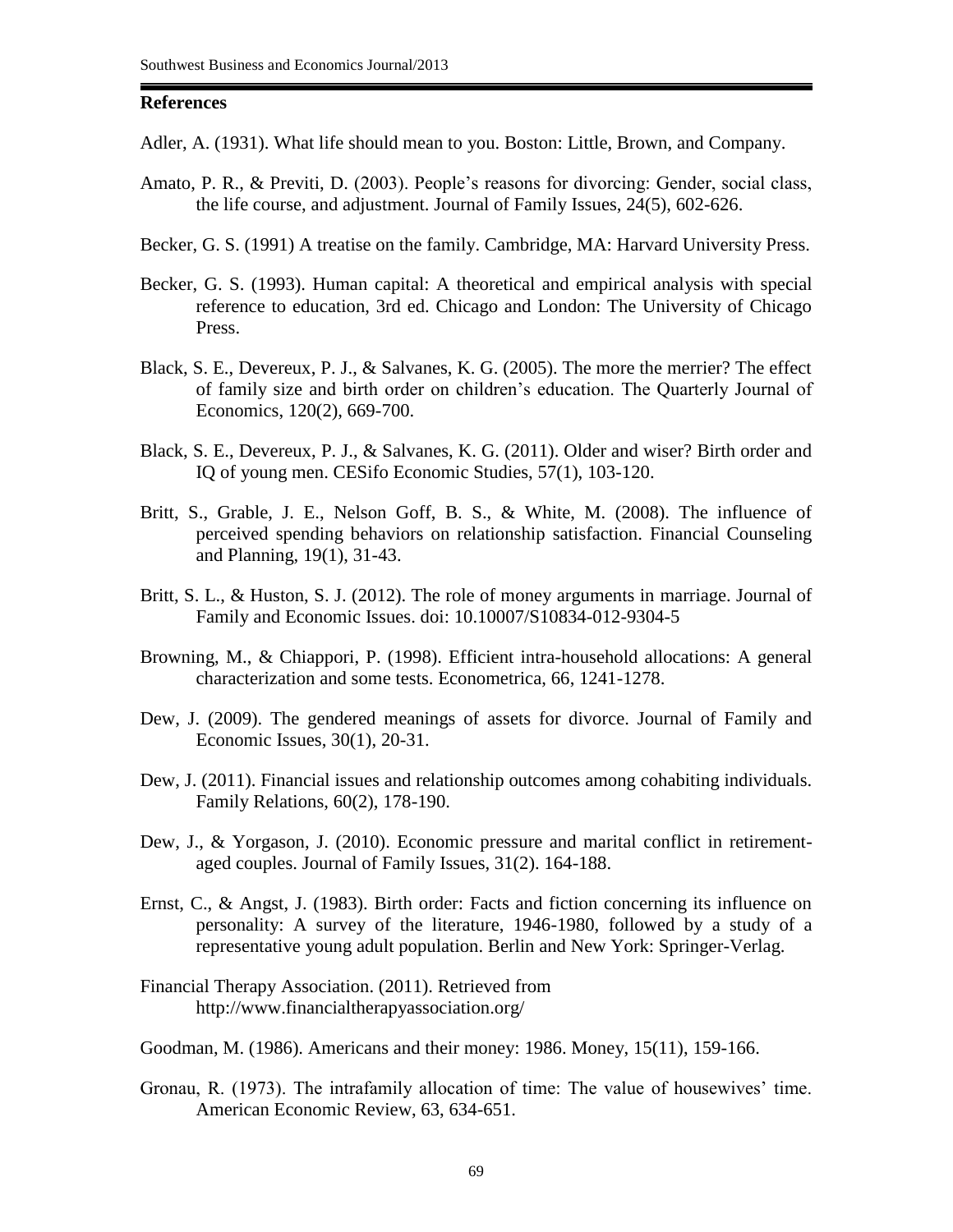- Harris, J. R. (2002). The mystery of Born to Rebel: Sulloway's re-analysis of birth order data. Retrieved from https://www.judithrichharris/tna/birth-order/index.htm
- Kirchler, E., Rodler, C., Holzl, E., & Meier, K., (2001). Conflict and decision making in close relationships. Hove: The Psychology Press.
- Konrad, K. A., & Lommerud, K. E. (2000). The bargaining family revisited. The Canadian Journal of Economics, 33(2), 471-487.
- Lawrence, F. C., Thomasson, R. H., Wozniak, P. J., & Prawitz, A. D. (1993). Factors relating to spousal financial arguments. Financial Counseling and Planning, 4, 85- 94.
- Long, J. S. (1997). Regression models for categorical and limited dependent variables. Thousand Oaks, CA: Sage.
- Lundberg, S., & Pollak, R. A. (1994). Noncooperative bargaining models of marriage. The American Economic Review, 84(2), 132-137.
- Maton, C. C., Maton, M., & Martin, W. M. (2010). Collaborating with a therapist: The why, who, what, and how. Journal of Financial Planning, 23(2), 62-70.
- Michalski, R. L., & Shackelford, T. K. (2002). An attempted replication of the relationships between birth order and personality. Journal of Research in Personality, 36, 182-188.
- NLSY Child and Young Adult Data User's Guide (2009). Retrieved from <http://www.nlsinfo.org/usersvc/Child-Young-Adult/2004ChildYA> DataUsersGuide.pdf
- Papp, L. M., Cummings, E. M., & Goeke-Morey, M. C. (2009). For richer, for poorer: Money as a topic of marital conflict in the home. Family Relations, 58(1), 91-103.
- Perry, V.G., & Morris, M.D. (2005). Who is in control? The role of self-perception, knowledge, and income in explaining consumer financial behavior. The Journal of Consumer Affairs, 39(2), 299-31.
- Regnier, P., & Gengler, A. (2006). Men women + money. Money, 35(4), 90-98.
- Rodgers, M. F. (2003). The influence of birth order on verbal aggressiveness and argumentativeness. Unpublished manuscript, Department of Communication Studies, West Virginia University, Morgantown, West Virginia.
- Samuelson, P. A. (1956). Social indifference curves. Quarterly Journal of Economics, 70(1), 1-22.
- Shapiro, M. (2007). Money: A tool for couples therapy therapeutic. Family Process, 46(3), 279-291.
- Sulloway, F. J. (1996). Born to rebel. New York: Pantheon.